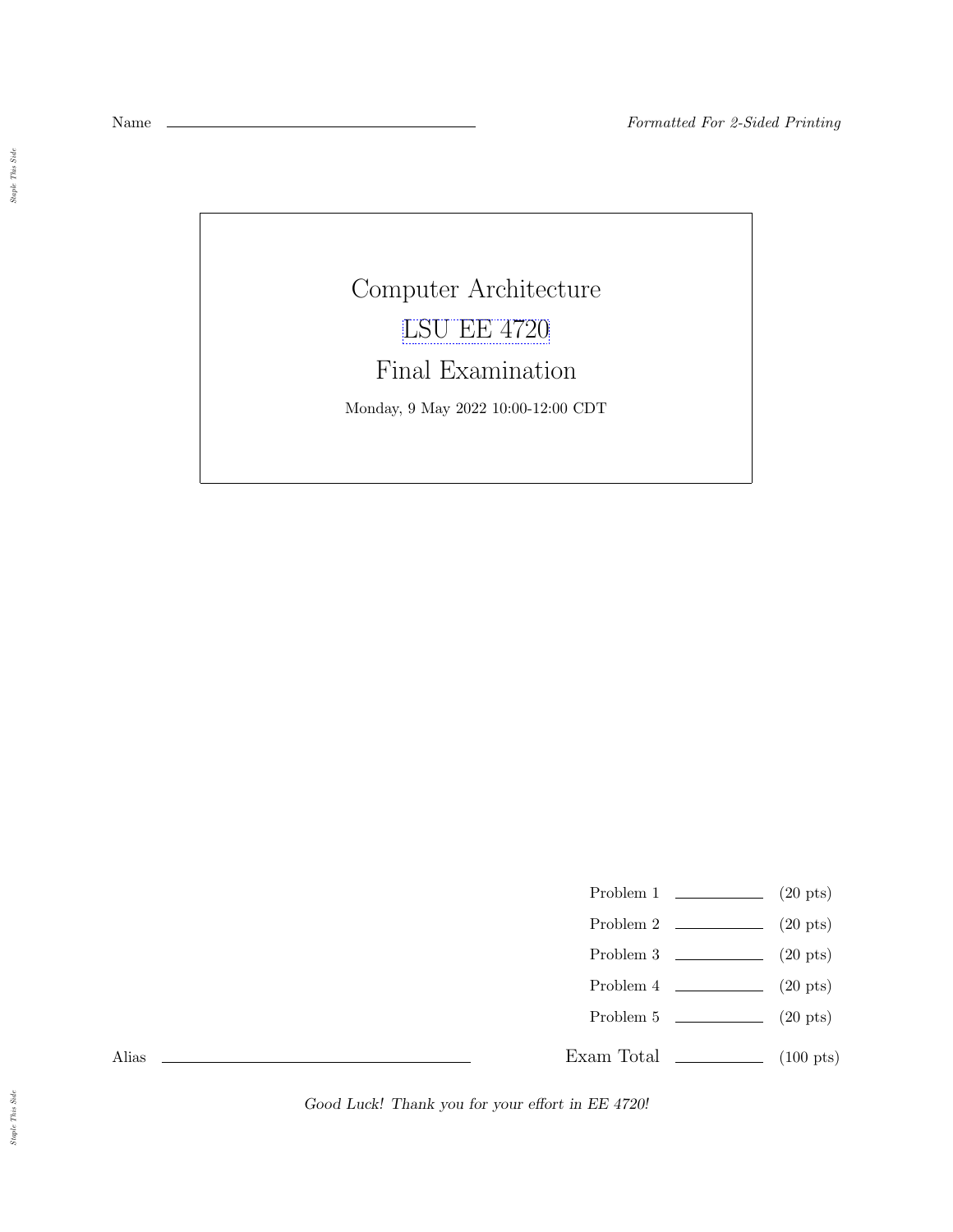Problem 1: (20 pts) Show the execution of the code fragments on the following implementations for enough iterations to determine the instruction throughput (IPC). As always, base the behavior of branches and the availability of bypasses on the implementations. Also, don't forget that MIPS branches have a delay slot. Sorry for yelling, but I hate it when students miss things.



Show execution and  $\Box$  determine instruction throughput (IPC) based on a large number of iterations. LOOP: bne r1, r2, LOOP

addi r1, r1, 4

xor r5, r6, r7

sub r8, r9, r10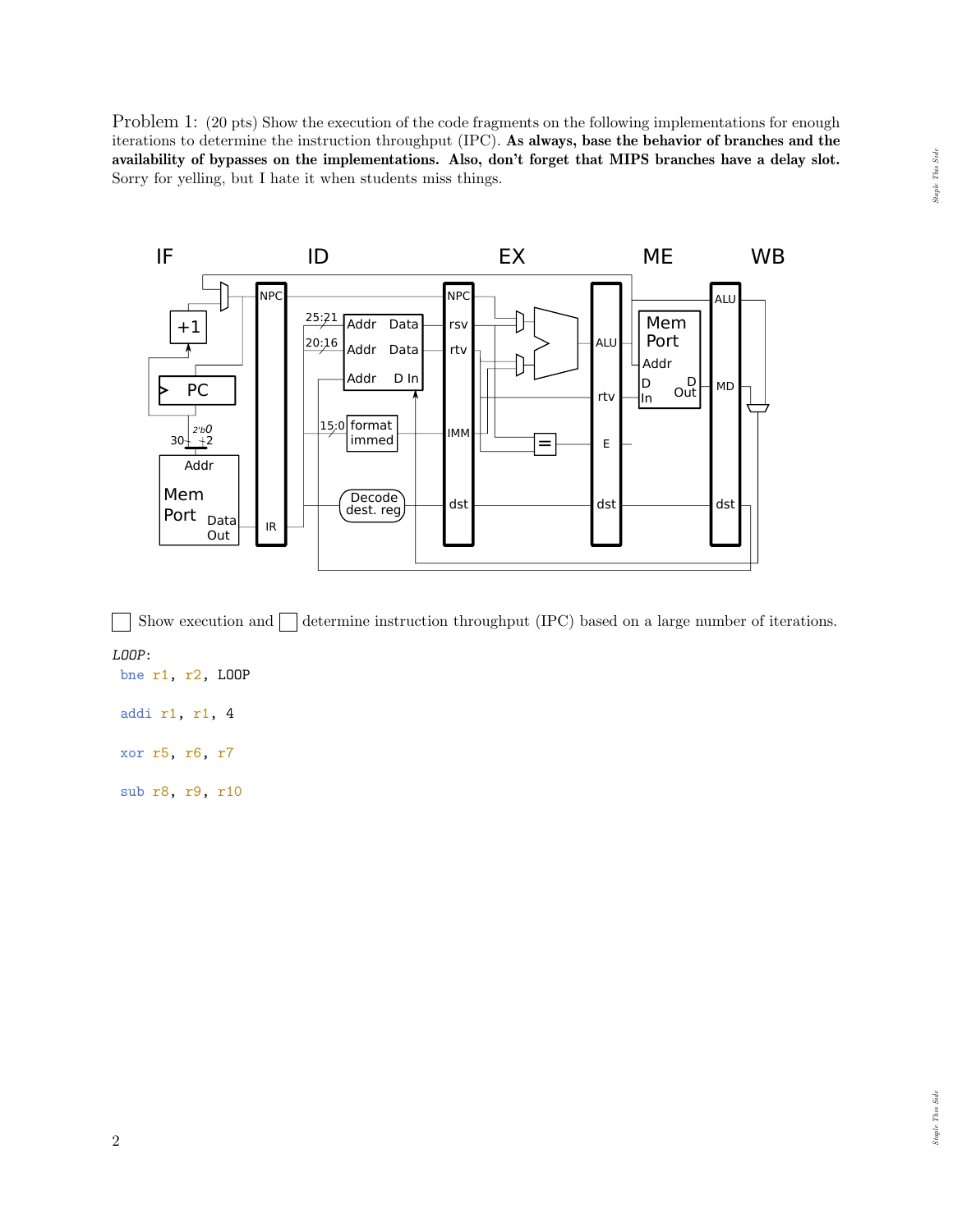

Show execution and  $\Box$  determine instruction throughput (IPC) based on a large number of iterations.  $\blacksquare$ 

LOOP:

bne r1, r2, LOOP

addi r1, r1, 4

xor r5, r6, r7

sub r8, r9, r10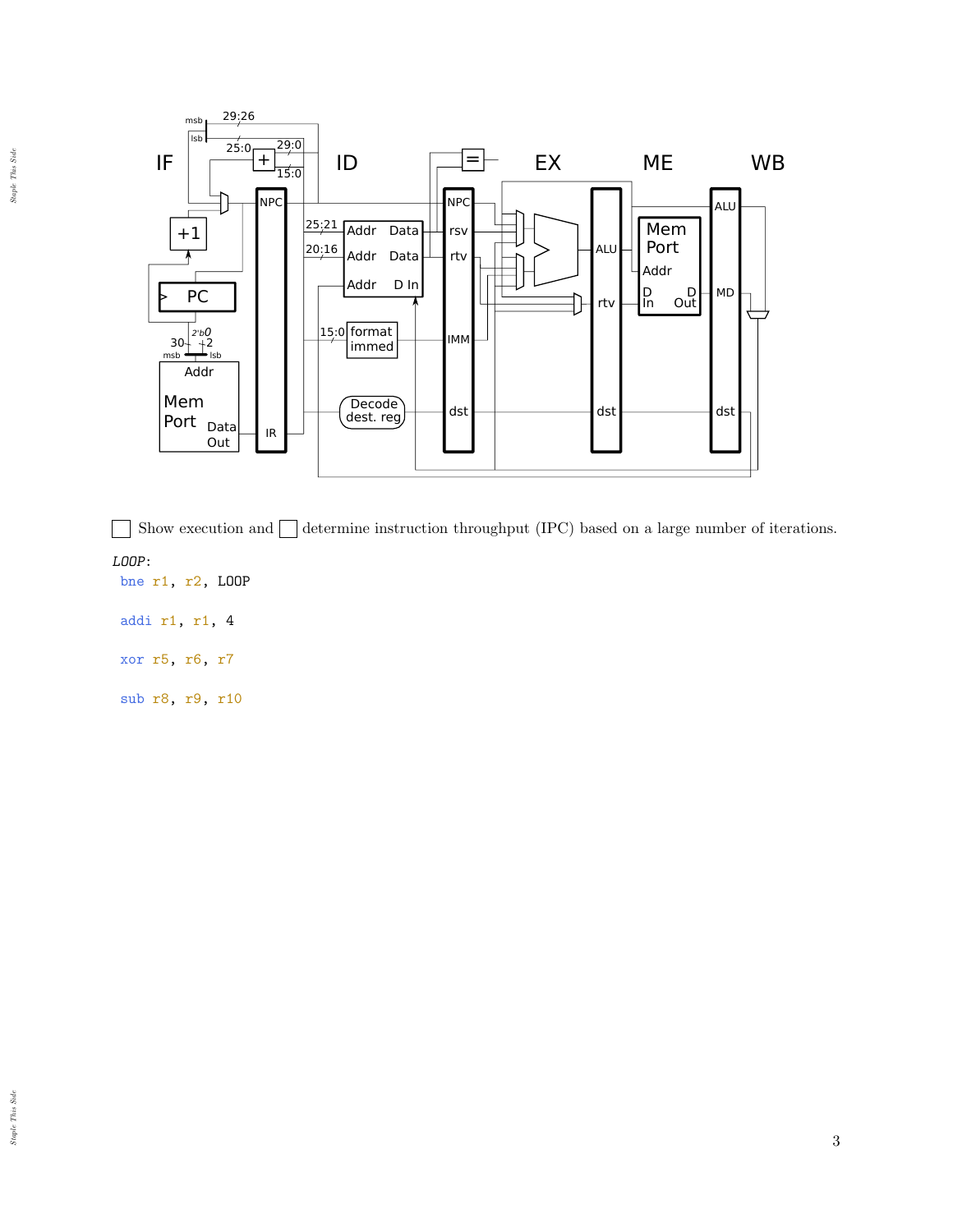

Show execution and  $\Box$  determine instruction throughput (IPC) based on a large number of iterations.  $\overline{\phantom{a}}$ 

LOOP:

bne r1, r2, LOOP

addi r1, r1, 4

xor r5, r6, r7

sub r8, r9, r10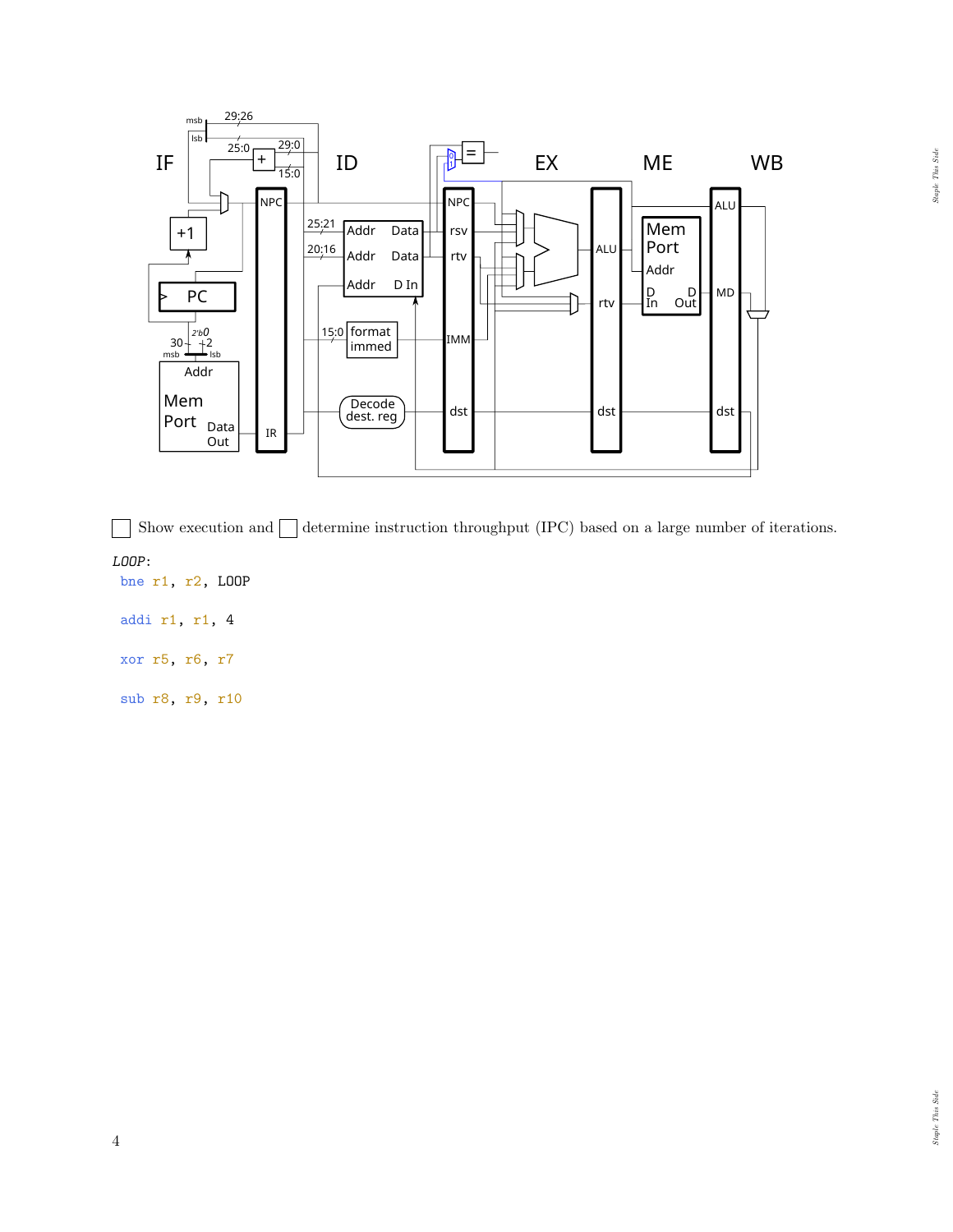

 $\Box$ Show execution until the fetch of the lw r1 in the second iteration.  $\Box$  Show instruction throughput (IPC) assuming a large number of iterations.

LOOP:

lw r1, 0(r2) lw r3, 4(r2) add r4, r1, r3

sw r4, 0(r6)

- sub r5, r1, r3
- sw r5, 4(r6)
- addi r6, r6, 4
- bne r2, r9, LOOP
- addi r2, r2, 8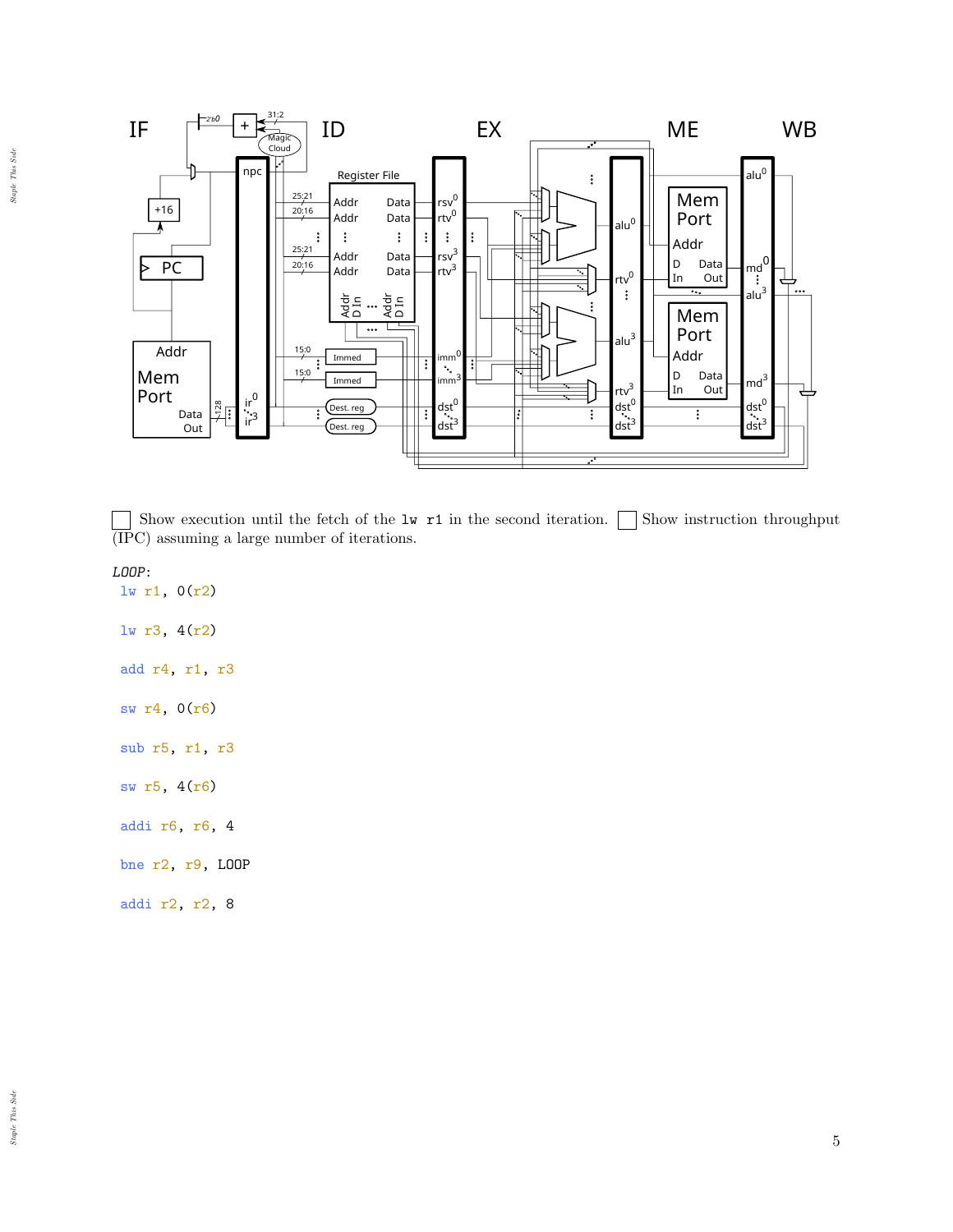Problem 2: (20 pts) Appearing below is our MIPS implementation with a floating-point pipeline. The select inputs of some multiplexors are labeled with a letter. Also, the inputs to some multiplexors have been colored to make them easier to follow.

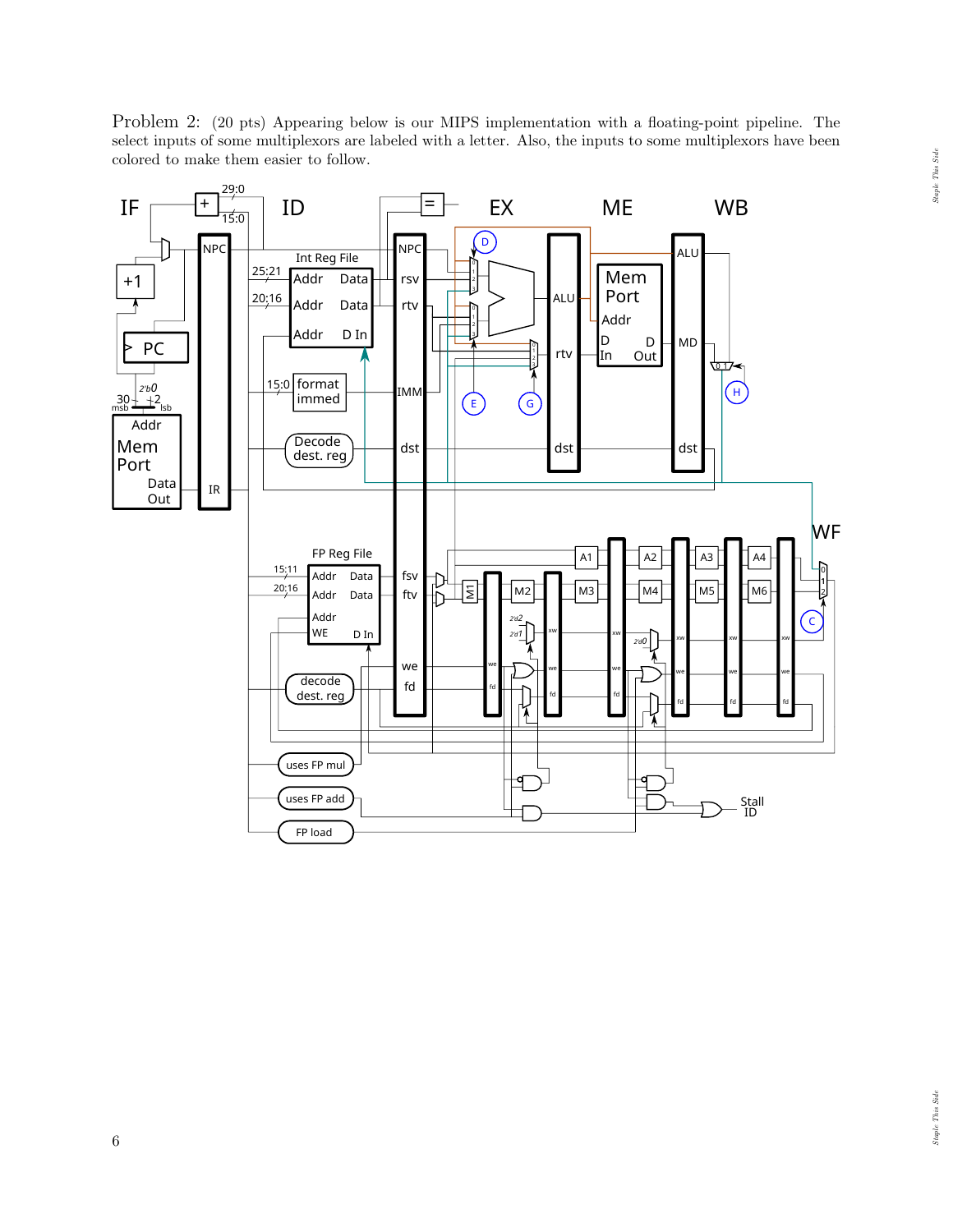Show the values on the select inputs (D, E, and H) expected from the execution shown below.  $\Box$  Leave a signal blank if it does not affect execution.

| # Cycle           | $\mathbf{O}$ | $\mathbf{1}$ | $2^{\circ}$    | $\overline{\mathbf{3}}$ | $\overline{4}$ | - 5 | 6  |
|-------------------|--------------|--------------|----------------|-------------------------|----------------|-----|----|
| D:                |              |              |                |                         |                |     |    |
| E:                |              |              |                |                         |                |     |    |
| H:                |              |              |                |                         |                |     |    |
| # Cycle           | 0            | $\mathbf{1}$ | 2 <sup>1</sup> | 3                       | 4              | - 5 | 6  |
| add R3, r5, r6 IF |              | ID           | EX             | ME                      | WB             |     |    |
| addi r2, R3, 4    |              | IF           | ID             | ЕX                      | МE             | WB  |    |
| $lw$ r1, $0(R3)$  |              |              | ΙF             | ID                      | EХ             | МE  | WB |
| # Cycle           | 0            | 1            | $\overline{2}$ | 3                       | 4              | 5   | 6  |

 $\boxed{\phantom{\text{F}}\phantom{F}}$  Show instructions that could have produced the select input (D,E,G, and H) values shown below.  $\boxed{\phantom{F}}$  Take dependencies into account when choosing register numbers.

| # Cycle | 0           | 1  | 2              | 3            | 4              | 5  | 6  |
|---------|-------------|----|----------------|--------------|----------------|----|----|
| D:      |             |    | $\mathbf{2}$   | 2            | 3              |    |    |
| E:      |             |    | $\mathbf{2}$   | $\mathbf{1}$ | $\overline{2}$ |    |    |
| G:      |             |    |                |              | 0              |    |    |
| H:      |             |    |                |              | 0              | 1  |    |
| # Cycle | $\mathbf 0$ | 1  | $\overline{2}$ | 3            | 4              | 5  | 6  |
|         | IF          | ID | EX             | ME           | WB             |    |    |
|         |             | IF | ID             | ЕX           | ME             | WB |    |
|         |             |    | IF             | ID           | EX             | ME | WB |
| # Cycle | $\mathbf 0$ | 1  | $\overline{2}$ | 3            | 4              | 5  | 6  |

Show the values on the select inputs expected from the execution shown below. Leave an input **blank** if it does not affect execution.

| # Cycle                                                                          | $\mathbf 0$  | $\mathbf{1}$ | $\overline{2}$ | 3                    | 4                    | $5^{\circ}$    | 6        | $\overline{7}$ | 8  | 9  |
|----------------------------------------------------------------------------------|--------------|--------------|----------------|----------------------|----------------------|----------------|----------|----------------|----|----|
| G:                                                                               |              |              |                |                      |                      |                |          |                |    |    |
| H:                                                                               |              |              |                |                      |                      |                |          |                |    |    |
| $\mathbb{C}$ :                                                                   |              |              |                |                      |                      |                |          |                |    |    |
| # Cycle                                                                          | $\mathsf{O}$ | $\mathbf{1}$ | $2^{\circ}$    | 3 <sup>7</sup>       | $4 \quad$            | - 5            | 6        | $\overline{7}$ | 8  | 9  |
| $l$ wc1 f1, $0(r5)$ IF<br>swc1 $f2$ , $0(r7)$<br>mtc1 f3, r8<br>add.s f4, f5, f6 |              | ID<br>IF     | ЕX<br>ID<br>IF | ME<br>EX<br>ID<br>IF | WF<br>ME<br>ЕX<br>ID | WB<br>МE<br>A1 | WF<br>A2 | ΑЗ             | A4 | WF |
| # Cycle                                                                          | 0            | 1            | $\overline{2}$ | 3                    | 4                    | 5              | 6        | 7              | 8  | 9  |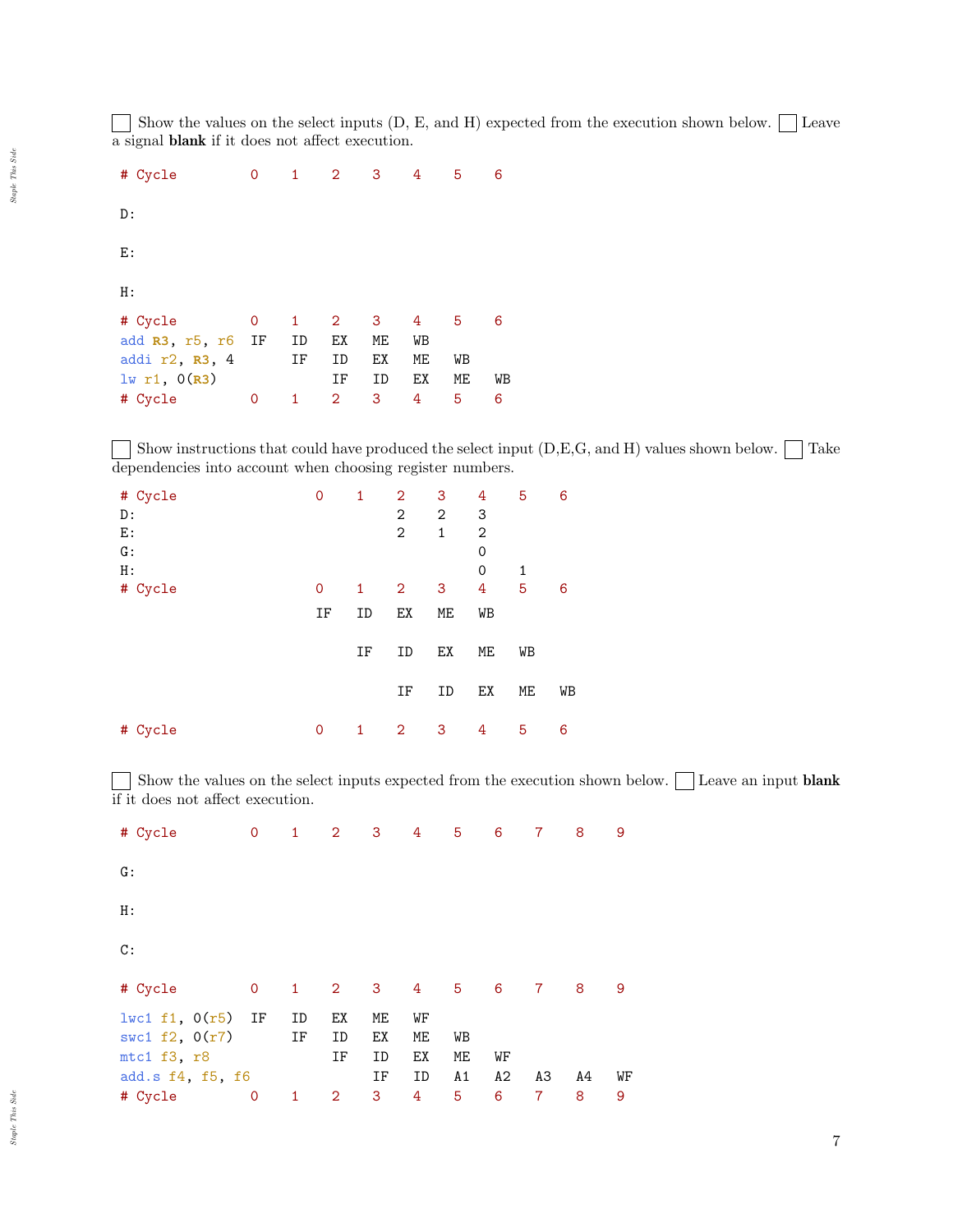Problem 3: (20 pts) Appearing to the right is the early writeback 2-way superscalar implementation from the 2021 Final Exam and 2022 Homework 6. Recall that in this implementation if slot 1 contains a load instruction then slot 1 writes back when it reaches WB but slot 0 writes back early, in ME/MW. If slot 1 does not contain a load instruction slot 0 writes back when it reaches WB and slot 1 writes back in ME/MW. This is illustrated in the execution below.

```
# Cycle 0 1 2 3 4 5 6
add r2, r3, r4 IF ID EX ME WB # Slot 0 uses WB since slot 1 isn't a load.
and r1, r5, r6 IF ID EX MW
or r10, r9, r7 IF ID EX MW # Slot 0 uses MW since slot 1 is a load.
lw r6, 8(r11) IF ID EX ME WB
# Cycle 0 1 2 3 4 5 6
```
(a) Consider the execution of the code below:

| # Cycle | 0 1 2 3 4 5                              |
|---------|------------------------------------------|
|         | add r2, r3, r4 IF ID EX ME WB            |
|         | sub r1, r2, r5 IF ID $\rightarrow$ EX MW |

The sub stalls because it needs to wait for r2 from the add. Add control logic to generate a stall when slot 1 depends on slot 0. The output of  $\overline{rs \text{ src}}$  and  $\vert$  rt src  $\vert$  are 1 when the slot-1 instruction uses the rs and rt registers as sources. Use these in your solution.

Add hardware to generate a stall (see the big OR gate) when slot 1 depends on slot 0.

(b) In the first code fragment below the lw r5 stalls, but because the lw has a zero immediate it could have just used the value computed by the add instruction (since there is no need to add anything to it). In the second execution Mux A is used to perform a lateral bypass from the add to the lw during cycle 2, avoiding the stall.

Modify the control logic so that a lateral bypass will be performed when there is a zero-immediate load in slot 1 that depends on the slot-0 instruction. Other code, such as the examples at the top of this problem, should continue to work correctly.

```
# Cycle 0 1 2 3 4 5
add r2, r3, r4 IF ID EX ME WB
lw r5, O(r2) IF ID -> EX ME WB
# Cycle 0 1 2 3 4 5
add r2, r3, r4 IF ID EX MW # add executes normally.
lw r5, 0(r2) IF ID EX ME WB # Lateral Bypass: lw uses slot-0 alu value.
```
Add logic to detect whether a lateral bypass is possible, and if so, suppress the stall from part a.

Modify the control logic to implement a lateral bypass, in part using Mux A.

Make sure that  $\left| \right|$  early writeback continues to work correctly in other cases and  $\left| \right|$  that the destination of the slot 0 and slot 1 instructions are written to the correct registers.

As engineers always do, pay attention to cost and performance.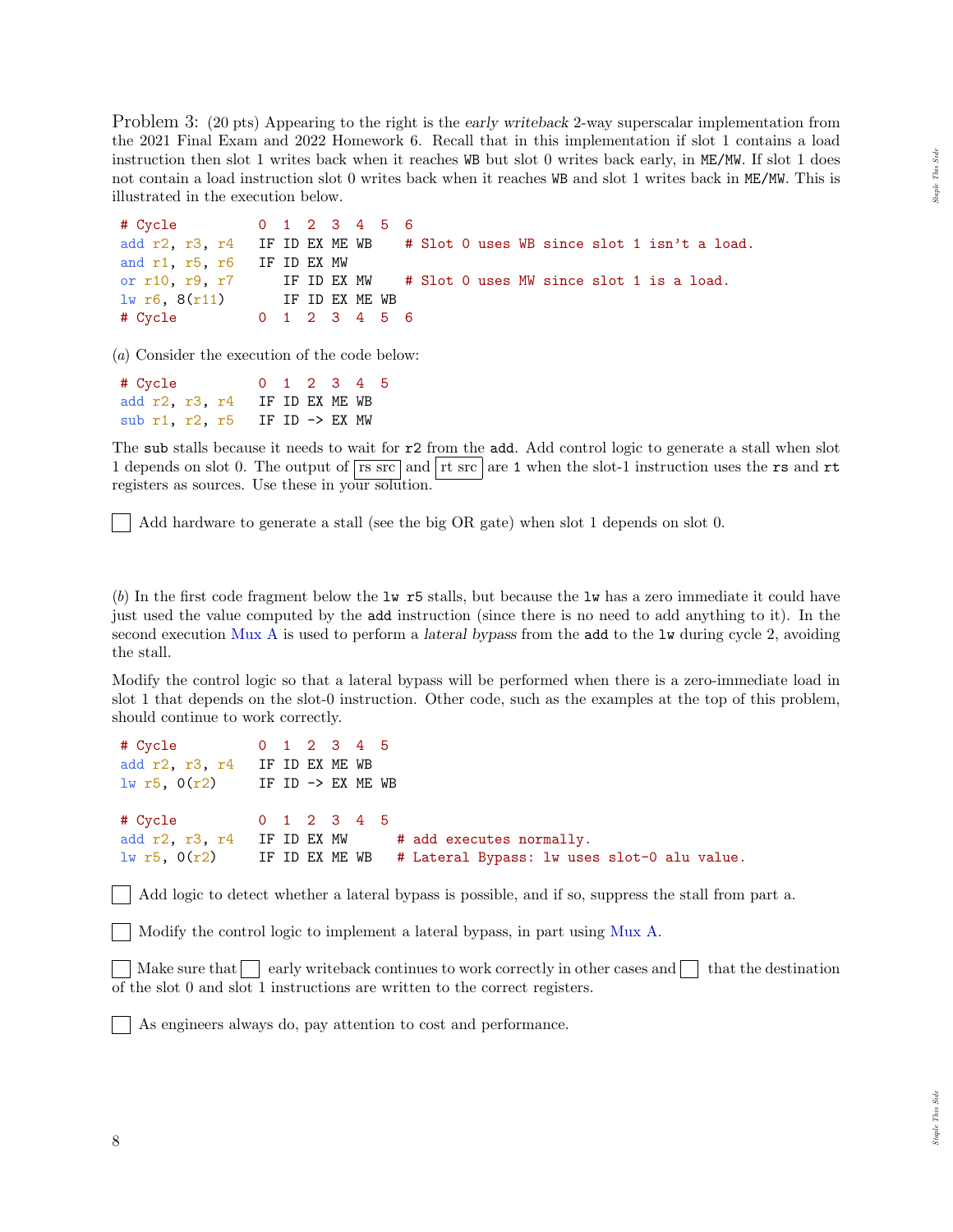

Stall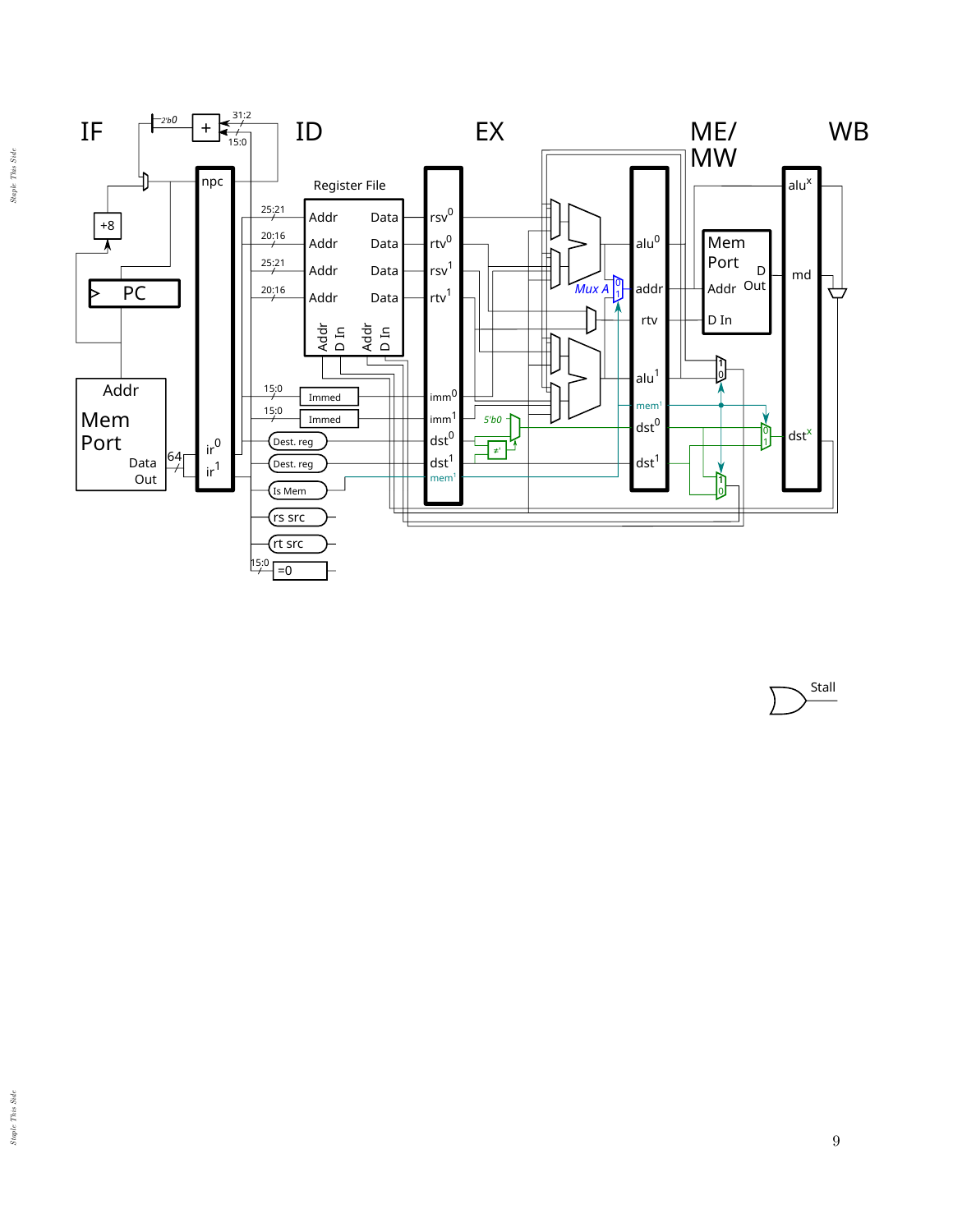Problem 4: (20 pts) Answer the following branch prediction questions.

(a) Code producing the branch patterns shown below is to run on several systems, each with a different branch predictor. One system has a bimodal predictor and the other system has a local predictor with an 6-outcome local history.

Answer each question below, the answers should be for predictors that have already warmed up. Show work or provide brief explanations.

|  |  |  |  |  |  |  |                                 |  |  |  | B1: T N N T T N T T N N T T N T T N N T T N T <- Outcome |
|--|--|--|--|--|--|--|---------------------------------|--|--|--|----------------------------------------------------------|
|  |  |  |  |  |  |  | All N's All T's All N's All T's |  |  |  |                                                          |
|  |  |  |  |  |  |  |                                 |  |  |  | $\cdots$                                                 |
|  |  |  |  |  |  |  |                                 |  |  |  | B2: N N  N N T T  T T W N  N N T T  T T <- Outcome       |
|  |  |  |  |  |  |  |                                 |  |  |  | 1 2 7 8 9 10 16 1 2 7 8 9 10 16 <- Position              |

What is the accuracy of the bimodal predictor on branch  $B1$ ?  $\Box$  Be sure to base the accuracy on a  $\Box$ repeating pattern.

What is the accuracy of the local predictor on B1 ignoring B2.

What is the accuracy of the local predictor on B2 ignoring B1.

What is the accuracy of the bimodal predictor on branch B2?

What is the shortest history size for which the local history predictor is better than the bimodal predictor on branch B2?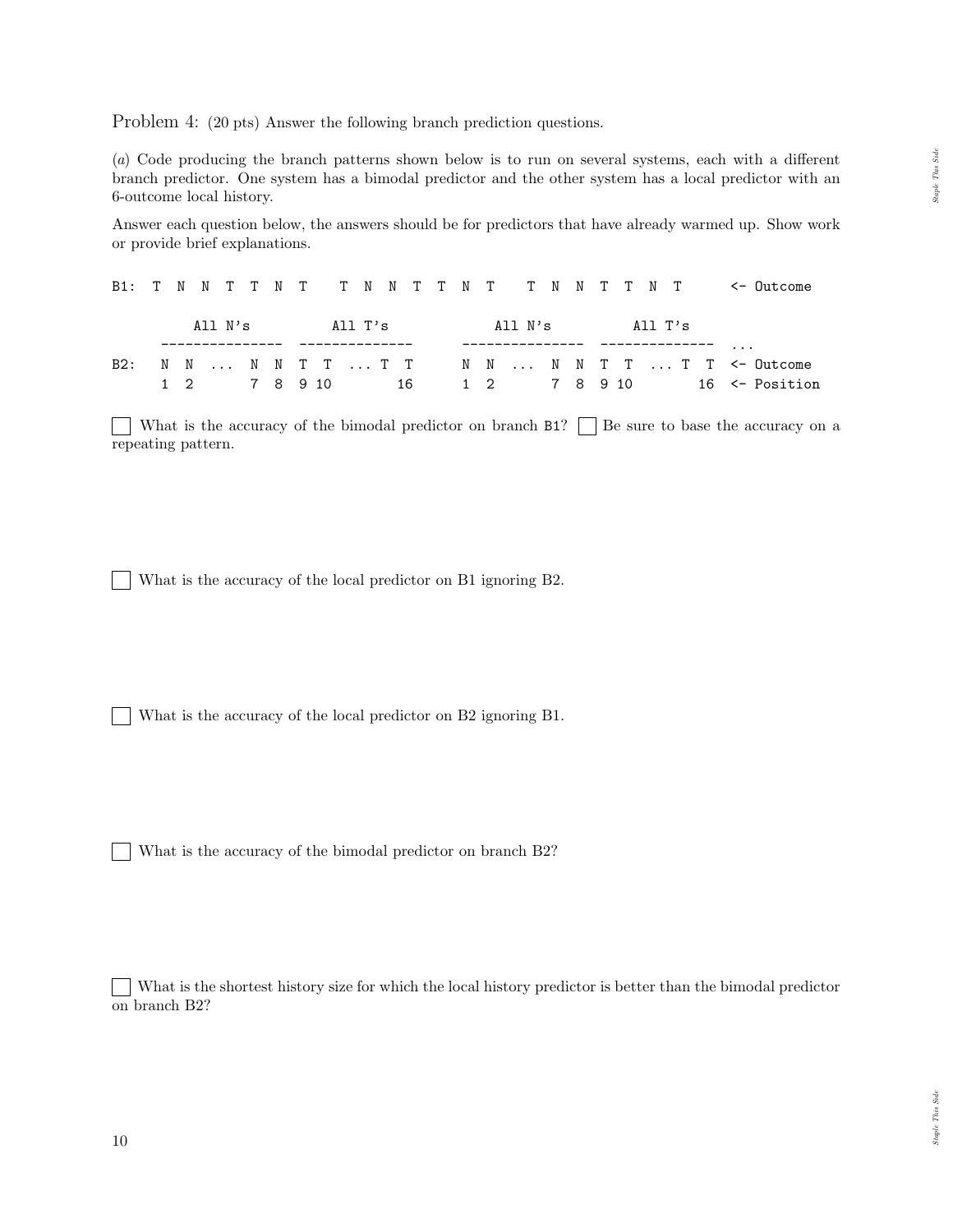This page intentionally left blank, except for this notice.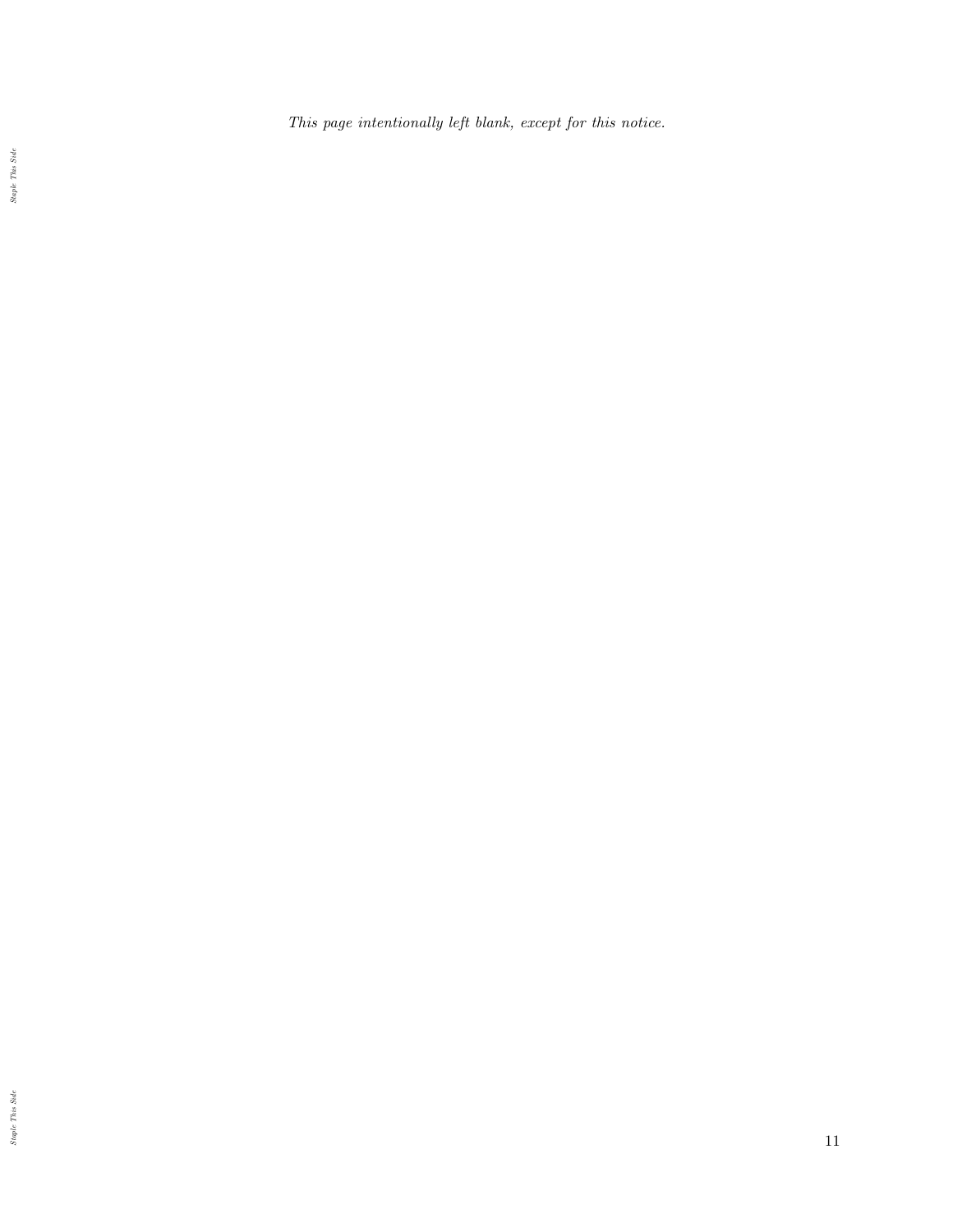Problem 5: (20 pts) Answer each question below.

(a) The diagram below shows a simple direct-mapped cache and the address bit categorization of four lookup addresses (0x5439, 0x1270, ..).



Two kinds of memory are used in the diagram above, fast/expensive and slow/cheap.

On the diagram above show which blocks are fast and which blocks are slow.

Suppose that the cache is initially cold (there is nothing in the cache). Show the outcome, hit or miss, of each of the four lookups.

Show outcome, hit or miss, on diagram above.

Find the addresses requested below.

 $\blacksquare$ After the four lookups, what is the smallest address that will hit the cache.

After these four lookups, what is the largest address that will hit the cache.  $\mathbb{R}$